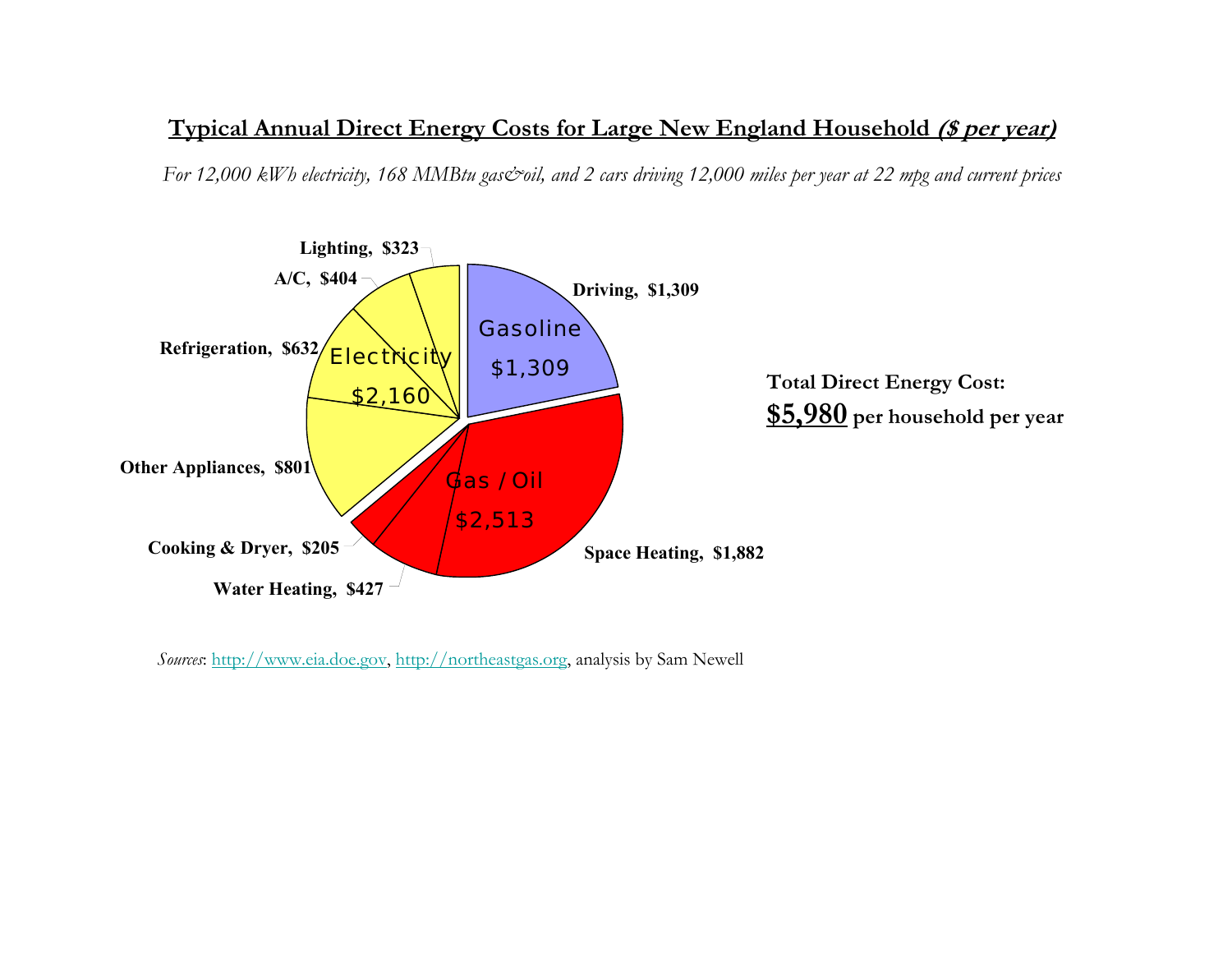## **Annual Savings Achievable for Typical Large New England Household (\$ per year)**

*Combined Annual Savings of* **\$2,290**\* *(38% reduction) excluding initial installation costs For most households, these measures save money even counting initial costs*



<sup>\*</sup> Note: total savings is less than the sum of components because of overlap among components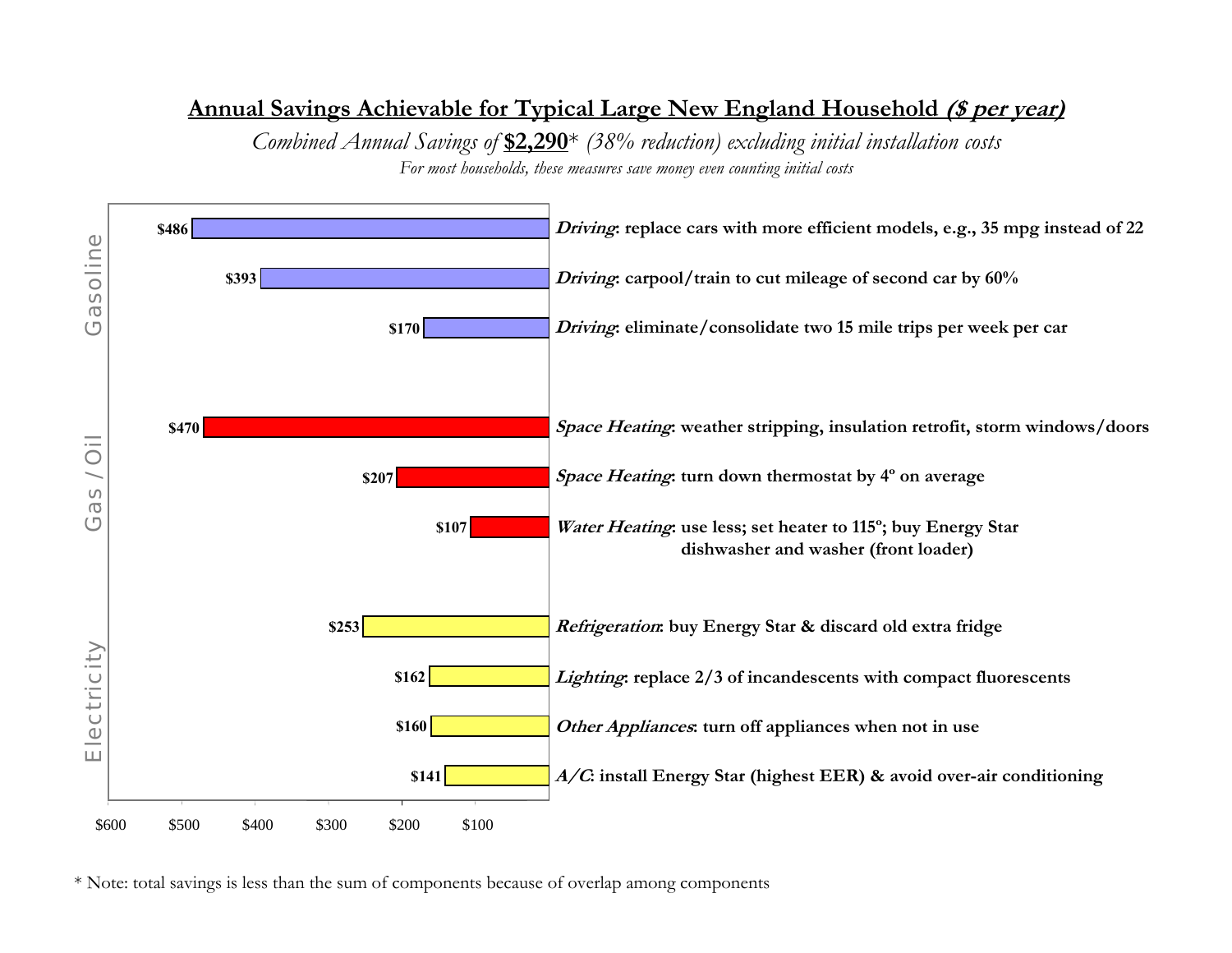$\overline{\text{Typical Annual Direct CO}_2}$   $\overline{\text{Emissions}}$  for Large New England Household *(tons*  $CO_2$ *per year)* 

**For 12,000 kWh electricity, 168 MMBtu gas, and 2 cars driving 12,000 miles per year at 22 mpg**



 $^*$  Note: assumes only gas is used for space heating, dryer, and cooking.  $\rm CO_2$  emissions are 3 tons higher if space heating with oil. *Sources*: http://www.eia.doe.gov, http://northeastgas.org, analysis by Sam Newell